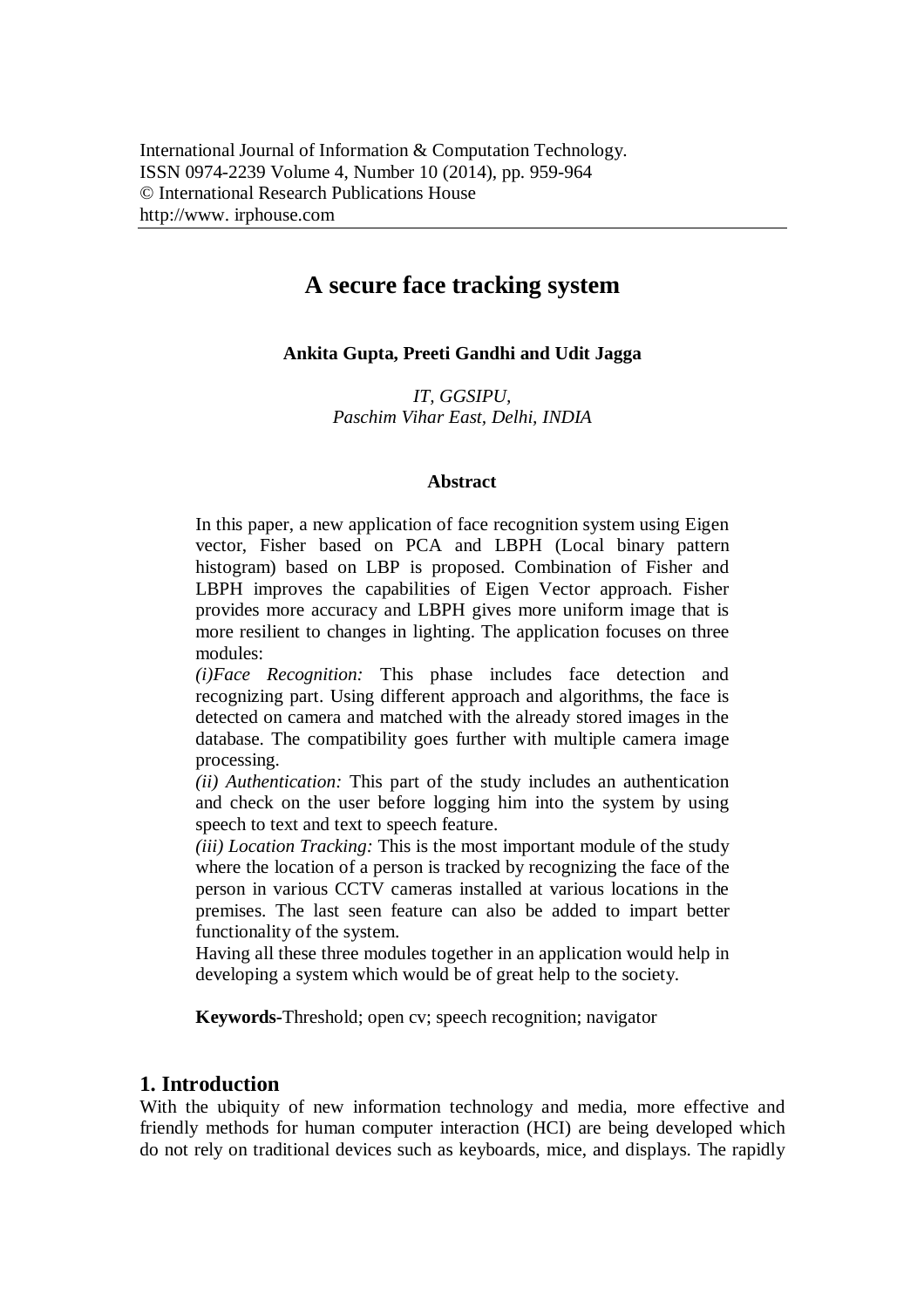expanding research in face processing is based on the premise that information about a user's identity, state, and intent can be extracted from images, and that computers can then react accordingly, e.g., by observing a person's facial expression. A first step of any face processing system is detecting the locations in images where faces are present. However, face detection from a single image is a challenging task because of variability in scale, location, orientation (up-right, rotated), and pose (frontal, profile). In this paper we analyze and evaluate a range of face recognition systems, each utilizing a different image processing technique, in an attempt to identify and isolate the advantages offered by each system.

In section 1 we begin with a brief explanation of the different face recognition methods. This is followed by Speech to Text module for authenticity in section 2. The proposed paper provides the additional application of tracking the location of a person in section 3.

## **2. The Eigen Face and Fisher Face Methods**

PCA is one of the oldest and best known techniques in multivariate analysis. Over the past few years, several face recognition systems have been proposed based on PCA. Given a set of m centered (zero mean, unit variance) samples  $\mathbf{x}_k$ ,  $\mathbf{x}_k = [x_k 1, \dots, x_k n]^t$ belongs to  $R<sup>n</sup>$ . PCA aims to find the projection directions that maximize the variance of a subspace. During preprocessing, they register a gallery of m trained images to each other and unroll each image into a vector of n pixel values. Next, the mean image for the gallery is subtracted from each and the resulting "centered" images are placed in a gallery matrix. Element [i,j] of M is the  $i<sup>th</sup>$  pixel from the  $i<sup>th</sup>$  image. A covariance matrix  $\Omega$ =MM<sup>T</sup> characterizes the distribution of the images in  $\mathbb{R}^n$ .

## *2.1 Eigen Face*

Eigenface is a practical approach for face recognition. Due to the simplicity of its algorithm, we could implement an Eigenface recognition system easily. Besides, it is efficient in processing time and storage. PCA reduces the dimension size of an image greatly in a short period of time. The accuracy of Eigenface is also satisfactory (over 90 %) with frontal faces. However, as there has a high correlation between the training data and the recognition data. Preprocessing of image is required in order to achieve satisfactory result. The drawback is that it is very sensitive for lightening conditions, lightening conditions and aging effects.

#### *2.2 Fisher Face*

Fisherface is similar to Eigenface but with improvement in better classification of different class images. With Fisher Linear Discriminating approach, we could classify the training set to deal with different people and different facial expression. We could have better accuracy in facial expression than Eigen face approach. Besides, Fisherface removes the first three principal components which is responsible for light intensity changes, it is more invariant to light intensity. Fisherface is more complex than Eigenface in finding the projection of face space.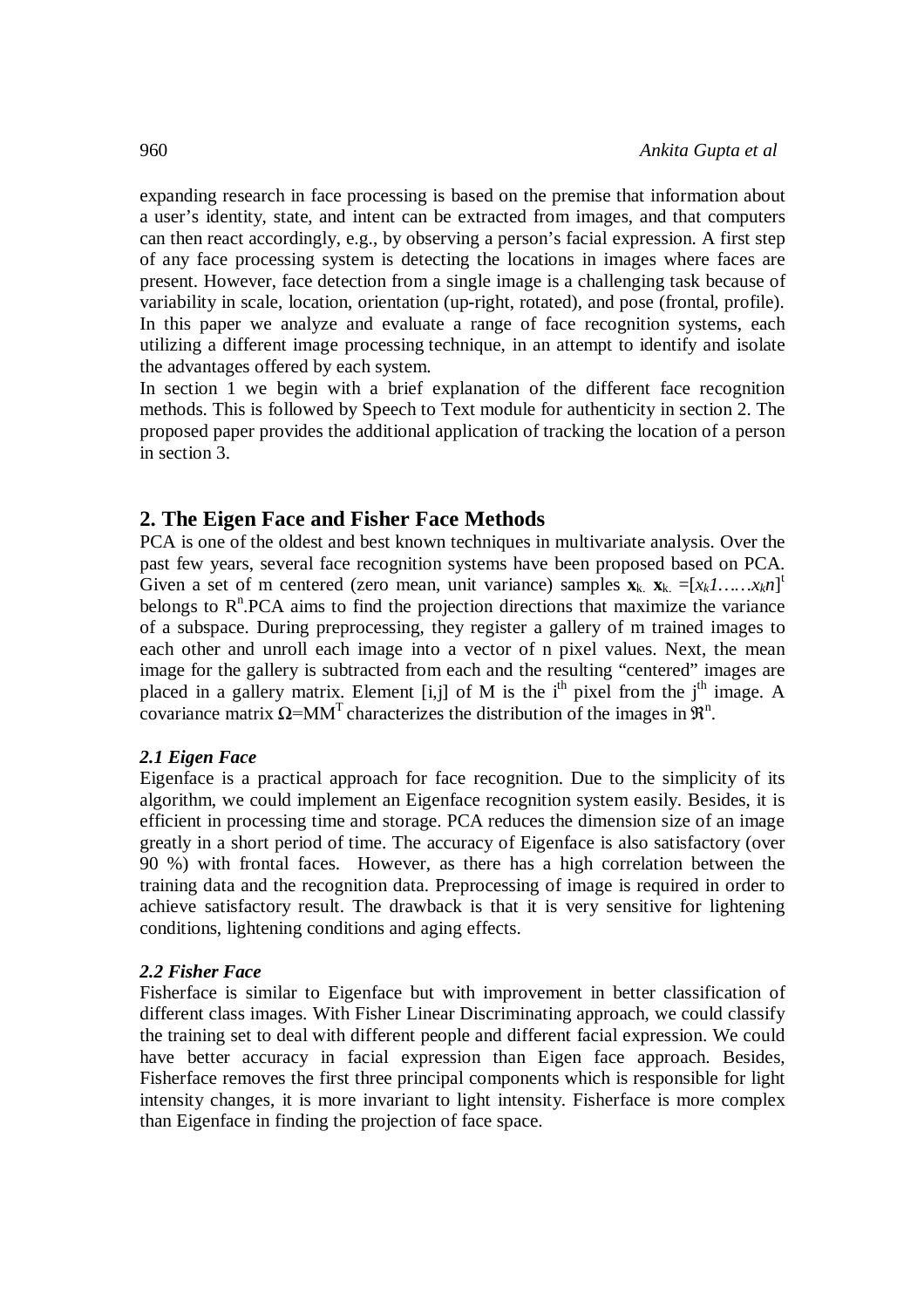#### *2.3 Local Binary Pattern Histogram*

The LBP operator labels the pixels of an image by thresholding a 3\*3 neighborhood of each pixel with the center value and considering the results as a binary number. Formally, given a pixel at  $(x_c; y_c)$ , the resulting LBP can be expressed in the decimal form as

LBP( $x_c$ ;  $y_c$ )=  $\Sigma$  s( $i_n$ - $i_c$ )2<sup>n</sup>(1) for n=0 to n=7

Where n runs over the 8 neighbors of the central pixel,  $i_c$  and  $i_n$  are the gray-level values of the central pixel and the surrounding pixel, and  $s9x0=1$  if  $x>=0$  and 0 otherwise.

## **3. Speech to Text and Text to Speech**

If a person finds it difficult or is not capable of handling the mouse ports and the keyboard and if the keyboard or mouse is faulty, there have to be other ways to handle the operating system. "Speech" may act as one of them. There is a growing demand for systems capable of handling Operating System using only the voice commands given by a person. And this paper represents a way how to control the OS by using voice command.

#### *3.1 Module Basics:*

SAPI (Speech Application Programming Interface)

It is an interface between our application platform and Microsoft Speech Engine. The speech recognition engine that is utilized by this voice controlled system is the Microsoft's speech recognition engine and the associated development kit 5.1 (Microsoft Speech SDK 5.1). The recognition rate of Microsoft's speech recognition engine is not high in continuous speech mode but extremely high under the command control mode. We use (SAPI) to implement voice function. SAPI provides a high level interface between applications and speech engine. Controlling and management of various speech engines need real-time operation technology. However, SAPI realizes and hides the underlying technical detail.

There are two basic types of SAPI engines: text-to-speech (TTS) systems and speech recognizers. The TTS systems can synthesize text strings and files into spoken audio using synthetic voices, whereas Speech recognizers can convert human spoken audio into readable text strings and files. Speech engine communicates with SAPI by the device driver interface (DDI) layer and SAPI communicates with applications by API. So by the use of these application interfaces, voice recognition and speech synthesis software can be developed.

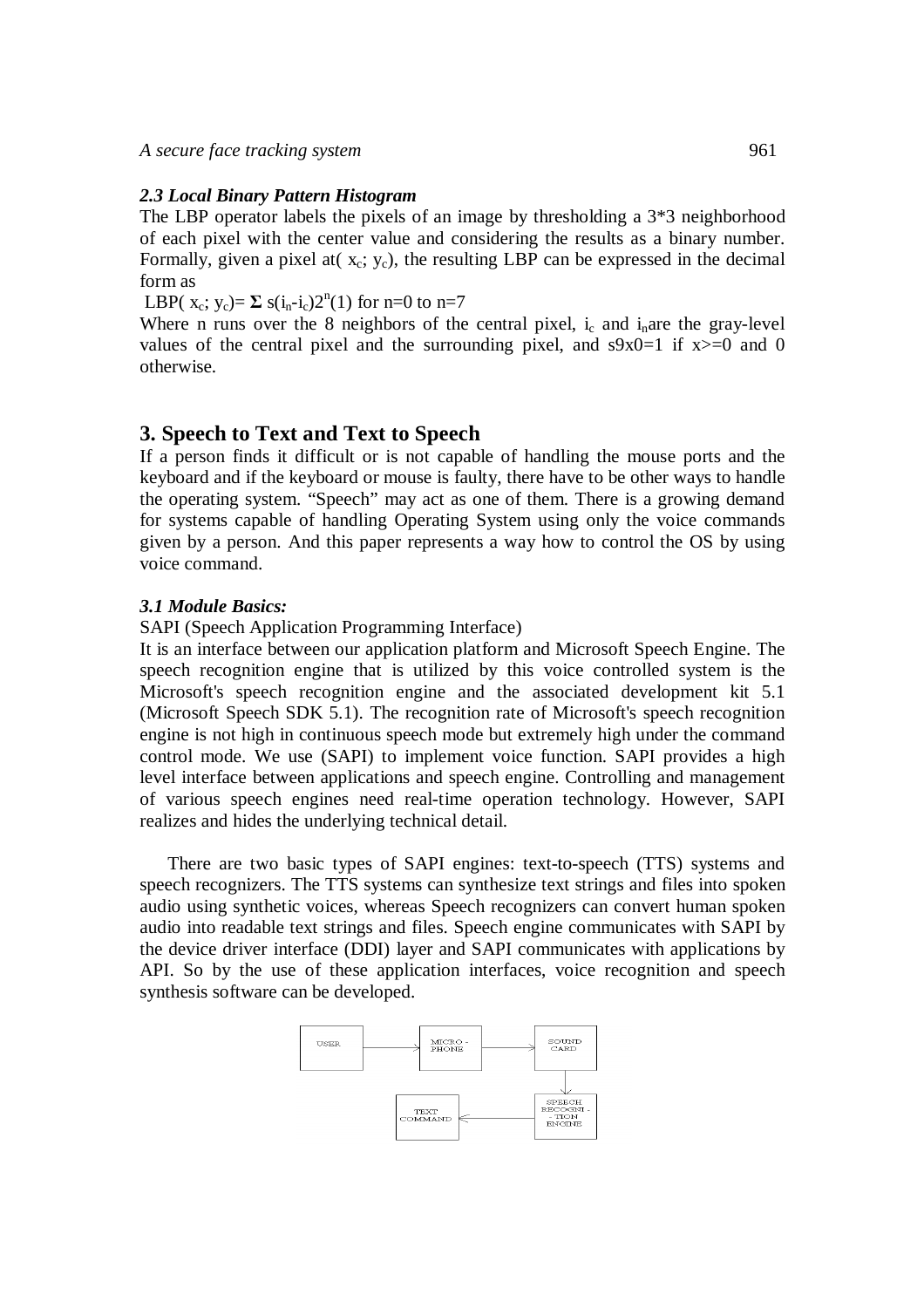## **Figure 1:** Working of speech to text module

As shown in Fig. 1, the user provides voice commands through microphone. The given command is then converted into electrical pulse by the microphone. The sound card converts electrical pulse into digital signal. The Speech Recognition Engine then converts digital signals into phonemes and finally we get text command. The respective operation is thus performed. This procedure repeats for every voice command.

## **4. Navigator**

This project implements a small scale surveillance system with video analytics. Surveillance CCTV with required video analytics along with comprehensive Command and Control Centre is planned to be built to provide demonstration for public safety. The Scope of the work is limited to demonstrate a basic video analytics like facial recognition. Care is taken in such a way that this project will outline the overall solution considering advance video analytics for better vision and better solution.

*4.1 Our Proposed Architecture* 



**Figure 2:** Here we are using only webcams in order to recognize faces.

#### *4.2 Methodology*

This system is based on using webcams in order to recognize faces. After the person is recognized further authentication is done by using speech to text module. Firstly the person has to speak out his/her ID (A unique code ID is allocated to authorized user), this ID is matched in the database and the text to speech module is used. A set of questions are being stored in the grammar and "what is your password?" question is asked to the user. After the ID and Password authentication, an authorized user message is being displayed.

The study further continues for navigation, which is used to track the location of a person by recognizing the face in various CCTV cameras installed at various locations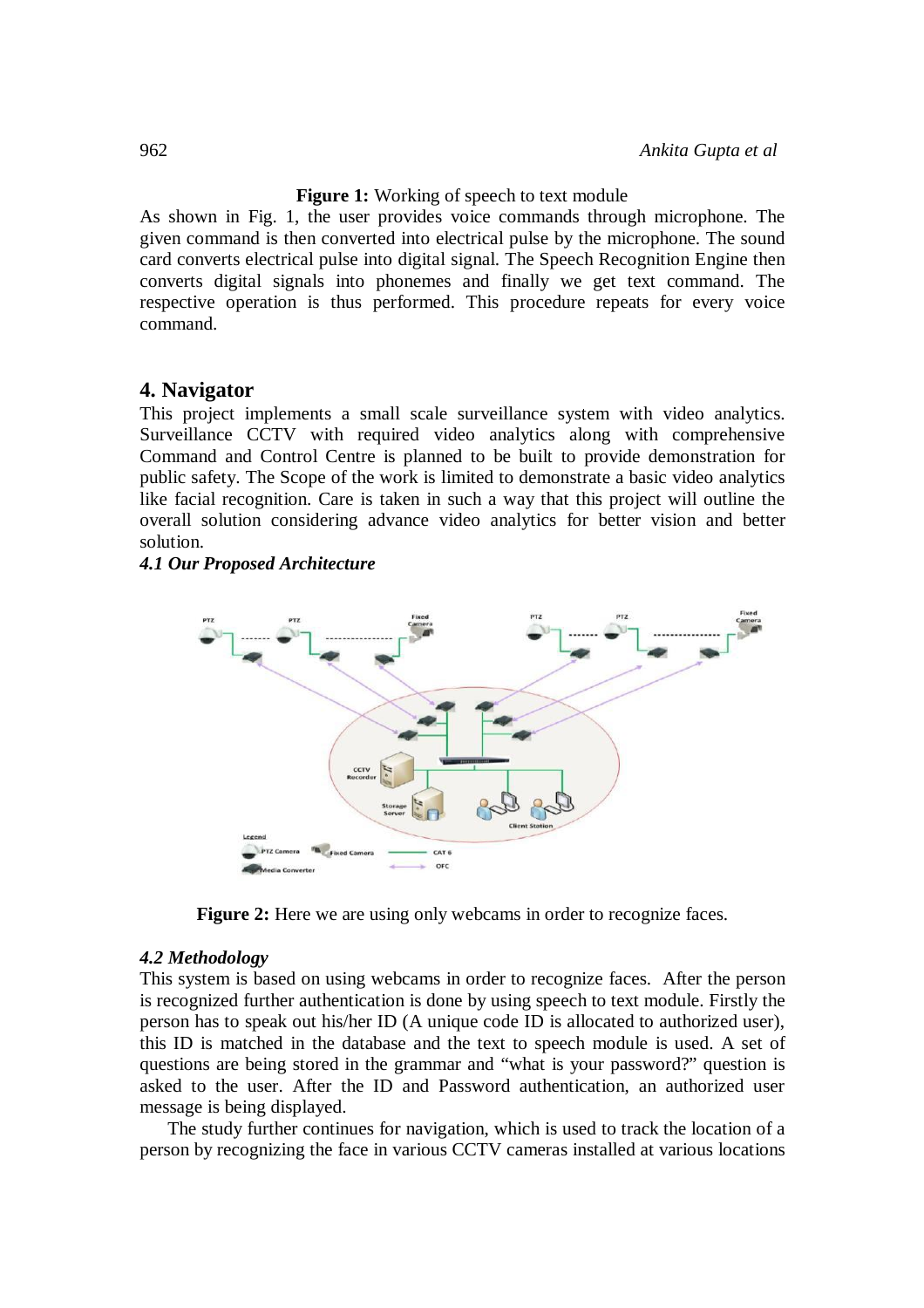in the premises. Here, we are building a client server environment, where simultaneous CCTV images being stored at the server and sent to the client. The location may be analyzed and added to confirm and to make a trajectory of the person according to his/her movement within the premises.

To add better functionality to the system, a last seen feature is added which in case of no match found , the client can ask for last one-minute recording of the multiple CCTV cameras. The study would then result for any head and chief of the institute to track students and unknown people in the premises continuously to have a much safer environment around.

# **5. Conclusion**

We have highlighted the importance of using image processing as a pre-processing step to well-known methods of face recognition and discussed the possibilities of combining face space dimensions of multiple systems in an attempt to utilize the advantages offered by numerous image processing techniques. This paper made a clear and simple overview of working of speech to text system (STT) in step by step process. There are many speech to text systems (STT) available in the market and also much improvisation is going on in the research area to make the speech more effective, natural with stress and emotions. This proposed system is getting ready to be implemented in many large scale sectors for their enhanced security. It can also be implemented in areas of maximum threat. This system is used in restricted areas where only the authenticated persons are allowed. The concept of the proposal is the intrusion detection by facial recognition. Since this project is very expensive and difficult to implement in a small scale by students we have showed the simulation results using C#.

## **References**

- [1] T. Heseltine, N. Pears, J. Austin, "Face Recognition: A Comparison of Appearance-based Approaches", Proc. Of the 7th Int. Conf. on Digital Image Computing: Techniques and Applications, Vol. 1, pp. 59-69, 2003.
- [2] International Journal of Soft Computing and Engineering (IJSCE) ISSN: 2231- 2307, Volume-2, Issue-1, March 2012.
- [3] International Conference on Intelligent Computational Systems (ICICS'2012) Jan. 7-8, 2012 Dubai.
- [4] Mahalakshmi. R,Manjula. M, Saranya. S, Vaishnavi. P, Shalini. J., Arasa Kumar. R, "Intrusion Detection by Facial Recognition using CCTV Cameras with Video Management System".
- [5] Nishant Allawadi, Parteek Kumar, "A Speech-to-Text System".